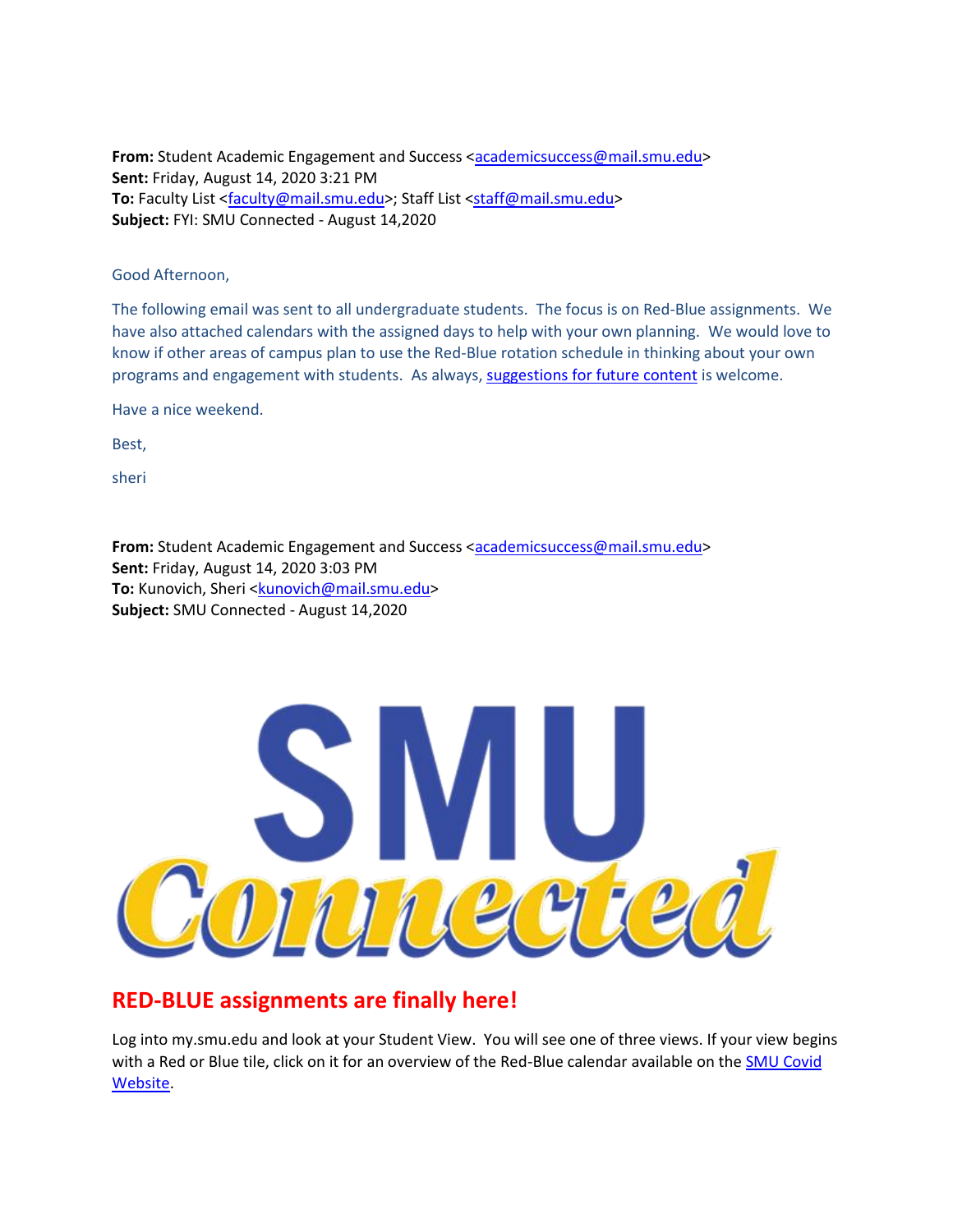Additional information is also on th[e SMU Academic Calendar](https://www.smu.edu/EnrollmentServices/registrar/AcademicCalendarsCourseCatalogs/AcademicCalendars) website, and you can consult the Student Academic Success Programs website to find the **Semester at a Glance Calendar**.

**Students may not request to change their assigned Red-Blue rotation schedule**. The assignments have been made to ensure appropriate socially distancing in your assigned classes this fall.

**If your Student View looks like this, you will follow the Blue rotation schedule. You will attend inperson on all Blue days on the calendar.** 



**If your Student View looks like this, you will follow the Red rotation schedule. You will attend inperson on all Red days on the calendar.** 



**If your Student View looks like this, you are assigned the "REMOTE" status and will attend all courses virtually. If you decide you need to return to in-person classes, you must first notify [academicsuccess@smu.edu](mailto:academicsuccess@smu.edu) so that we can assign you to a Red or Blue rotation schedule.** 

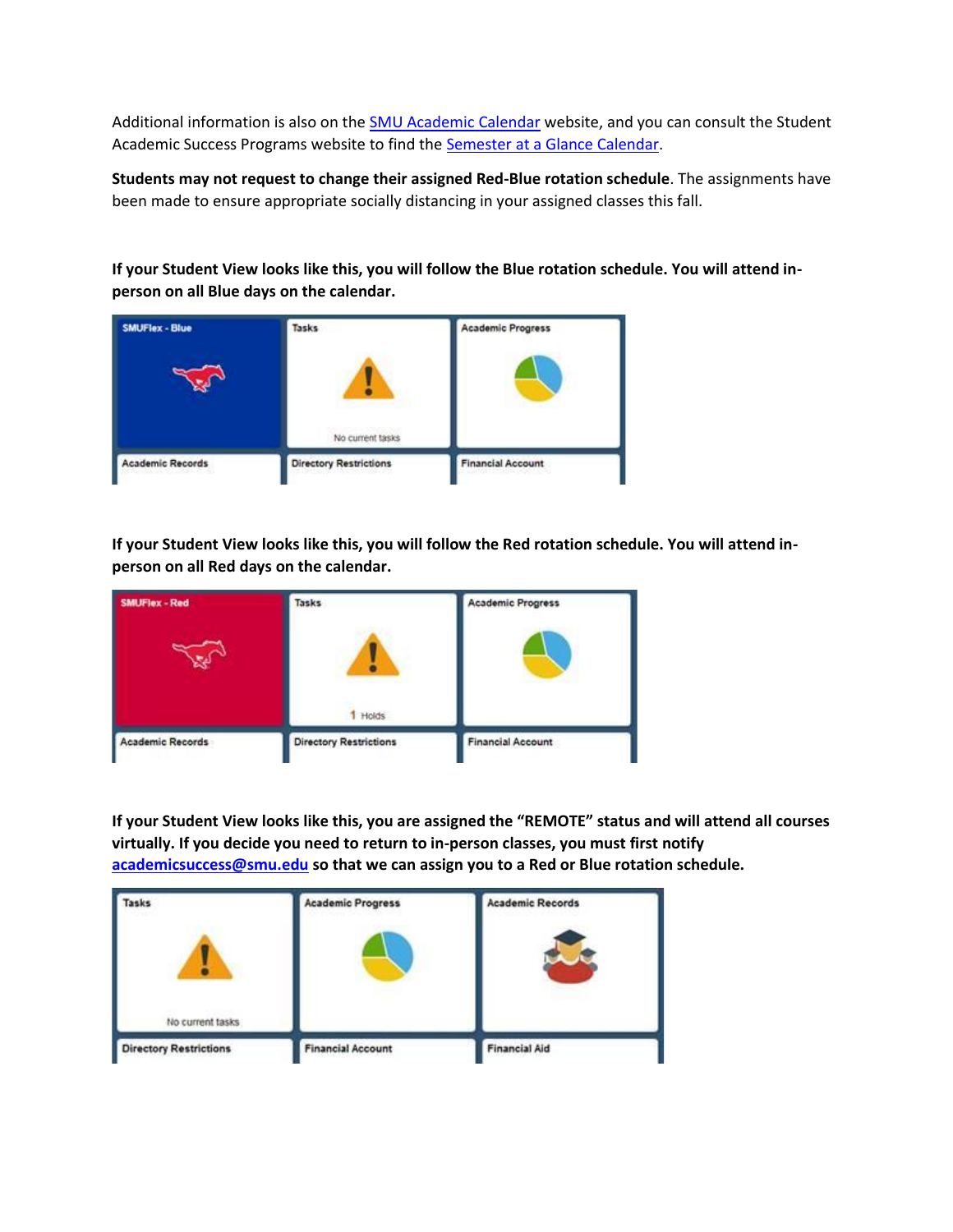## **Common Questions about your status as Red-Blue-REMOTE**

#### **Where can I find what days are assigned Red-Blue?**

- Student Academic Success Programs: Choose the link [Semester at a Glance Calendar](https://www.smu.edu/Provost/ProvostOffice/SAES/StudentSupport/SASP)
- [SMU Covid Website](https://www.smu.edu/Coronavirus/Academics) academic portion
- **•** Registrar's Academic Calendar: **SMU** Academic Calendar
- See the attached files if you would like to print a horizontal or vertical view of the blue-red rotation schedule.

#### **What if I applied to be REMOTE but have been assigned to a Red-Blue rotation schedule?**

Email [academicsuccess@smu.edu](mailto:academicsuccess@smu.edu) and ask to have the situation reviewed.

#### **What if I want to cancel my request to be REMOTE before the start of the semester?**

Email [academicsuccess@smu.edu](mailto:academicsuccess@smu.edu) and ask to have your request cancelled before August 21. We will then assign you to a Red or Blue rotation schedule.

#### **What if I want to cancel my request to be REMOTE during the semester?**

You must find out if your faculty members can safely accommodate you in the classroom. If they are able to accommodate you then you email [academicsuccess@smu.edu](mailto:academicsuccess@smu.edu) and ask to have your request to be REMOTE cancelled and we will assign you to a Red or Blue rotation schedule

#### **What if I really want to change my rotation schedule?**

Students may not change their rotation schedule.

### **What if I have been assigned a Red or Blue rotation but my faculty member, says that I may attend all of their class meetings in person?**

You may attend all of the class days in person for that course, but you are not required to do this. You may politely communicate that you prefer to follow your Red-Blue rotation schedule.

## **Fall Academic Experiences, Quick Reminders**

- Courses will be managed on Canvas
- Tests, quizzes, and exams will be online
- SMU is recording classes to accommodate short-term periods of absence
- Most courses will meet at their assigned times but some course content will be available at other times

## **Fall Backpack Readiness**

- Phone (install Zoom app) great back up in an emergency to connect to VIRTUAL courses
- Face covering, hand-sanitizer
- Laptop, power cord, headphones
- Flexible straw to allow drinking with mask on
- Portable chair or blanket for your virtual engagement days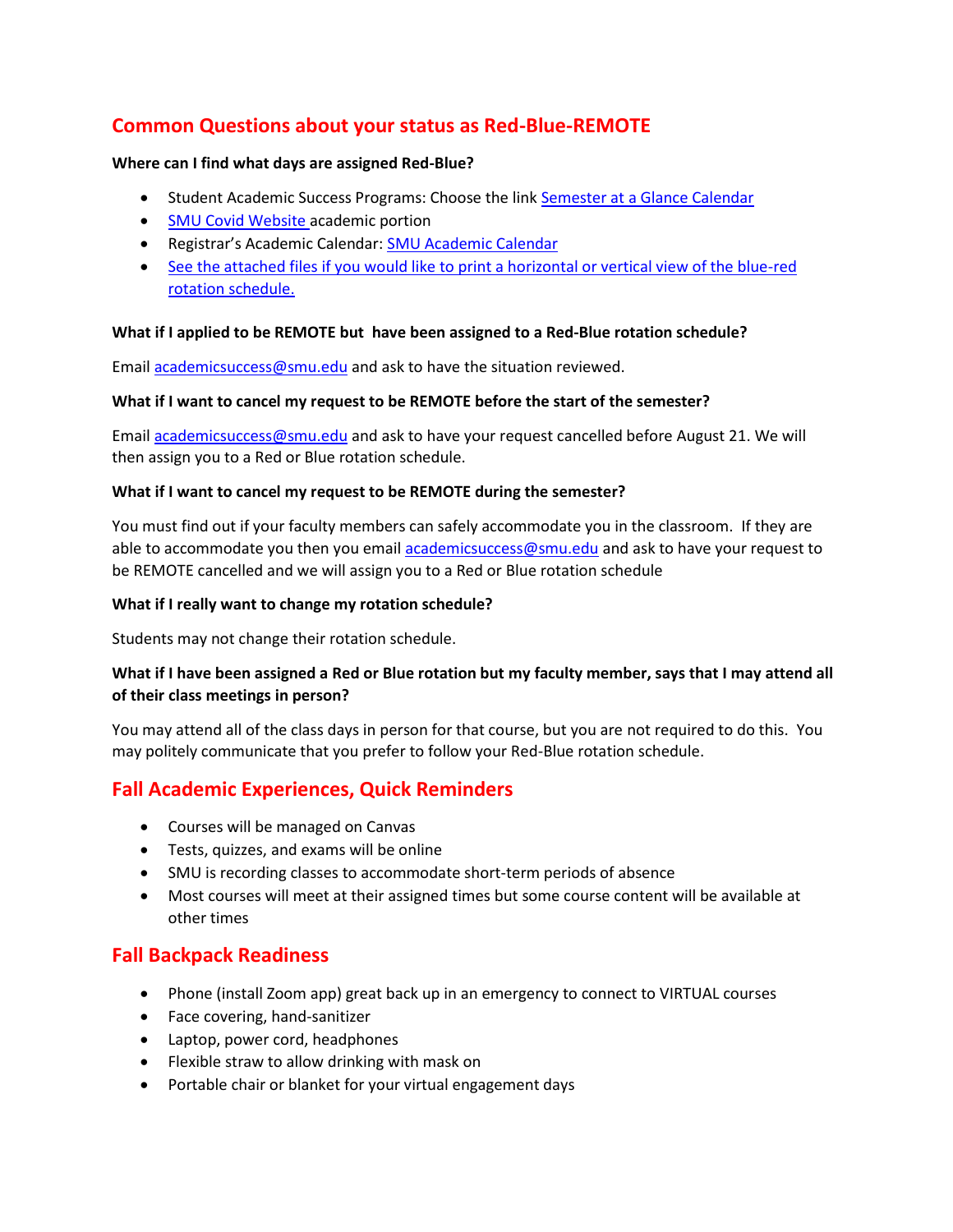## **Review your fall course schedule**

Add-drop is an important time to make those final course decisions for the fall. SMU students are required to complete the Returning to Campus: COVID-19 Student Training Course through their Canvas account by Thursday, August 24. If you complete the course before the required due date, you will be entered into a drawing for a free semester-long meal plan worth up to \$1,500. On the other hand, failure to complete it by the due date will result in a registration hold on your student account which will prevent you from participating in fall add/drop and registering for future semesters. Students approved for a REMOTE semester do not have to complete the course.

## **Red-Blue Rotation Schedule (Horizontal View)**



**Red-Blue Rotation Schedule** 

## **Red-Blue Rotation Schedule (Vertical View)**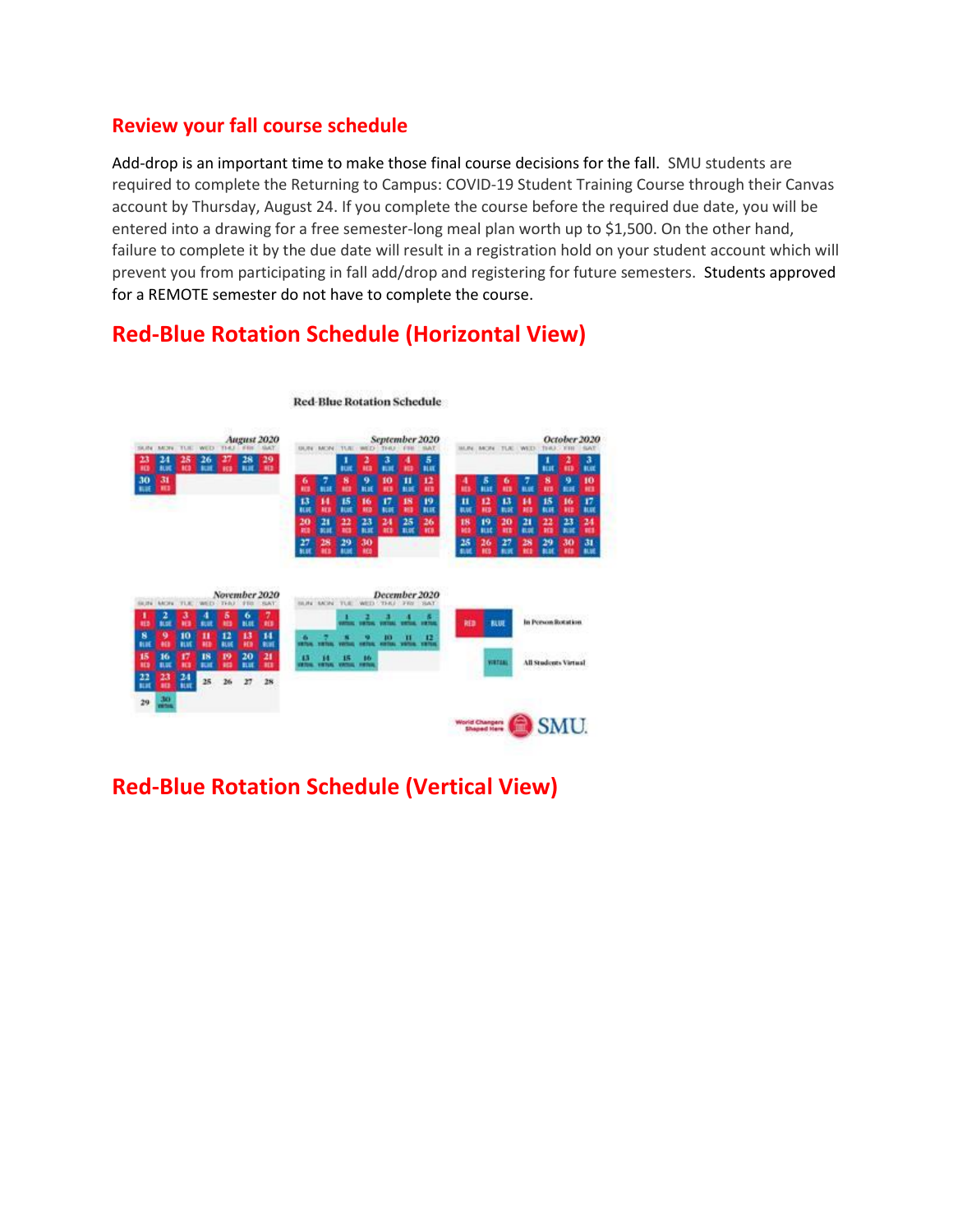

|           | SUN MON TUE WED THU |         |                   |                  | FRI               | August 2020<br><b>SAT</b> |
|-----------|---------------------|---------|-------------------|------------------|-------------------|---------------------------|
| 23<br>RED | 24<br>BLUE:         | 25<br>縮 | 26<br><b>BLUE</b> | 27<br><b>RED</b> | 28<br><b>BLEE</b> | 29<br><b>RED</b>          |
| 30<br>紅城  | <b>RED</b>          |         |                   |                  |                   |                           |

|                   | SUN MON   | TUE         | WED         | November 2020<br>THU<br><b>FRI</b><br>SAT |             |      |  |  |  |  |
|-------------------|-----------|-------------|-------------|-------------------------------------------|-------------|------|--|--|--|--|
| 1                 | 2         | з           | 4           | 5                                         | 6           | 7    |  |  |  |  |
| 部                 | 脫斑        | RED         | <b>BLUE</b> | <b>RED</b>                                | BLUE        | RED  |  |  |  |  |
| s                 | 9         | 10          | 11          | 12                                        | 13          | 14   |  |  |  |  |
| BLUE              | RED       | <b>BLUE</b> | 軸           | BLUE                                      | <b>RED</b>  | BLUE |  |  |  |  |
| 15                | 16        | 17          | 18          | 19                                        | 20          | 21   |  |  |  |  |
| 部位                | 肌斑        | RED         | <b>BLUE</b> | <b>RED</b>                                | <b>BLUE</b> | RED  |  |  |  |  |
| 22<br><b>BLUE</b> | 23<br>RED | 24<br>臥城    | 25          | 26                                        | 27          | 28   |  |  |  |  |
| 29                |           |             |             |                                           |             |      |  |  |  |  |

| <b>SUN</b> | <b>MON</b>  | TUE              | WED         | $T+01$      | September 2020<br>FRI | SAT         |
|------------|-------------|------------------|-------------|-------------|-----------------------|-------------|
|            |             | 1<br><b>BLUE</b> | 2<br>RED    | з<br>BLUE   | 4<br>RED              | 5<br>BLUE   |
| 6          | 7           | я                | 9           | 10          | 11                    | 12          |
| <b>BED</b> | 肌斑          | RED              | <b>BLUE</b> | RED         | 臥尾                    | RED         |
| 13         | 14          | 15               | 16          | 17          | 18                    | 19          |
| 取買         | RED         | <b>BLUE</b>      | <b>RED</b>  | <b>BLUE</b> | <b>RED</b>            | <b>BLUE</b> |
| 20         | 21          | 22               | 23          | 24          | 25                    | 26          |
| RED        | <b>BLUE</b> | RED              | BLUE        | RED         | <b>BLUE</b>           | RED         |
| 27<br>観屏   | 28<br>RED   | 29<br>BLUE       | 30<br>RED   |             |                       |             |

|  | SUN MON TUE WED THU FRI SAT                                                                                             |  | December 2020 |  |
|--|-------------------------------------------------------------------------------------------------------------------------|--|---------------|--|
|  | $\frac{1}{\text{wmin}}$ $\frac{2}{\text{wmin}}$ $\frac{3}{\text{wmin}}$ $\frac{4}{\text{wmin}}$ $\frac{5}{\text{wmin}}$ |  |               |  |
|  | 6 7 8 9 10 11 12                                                                                                        |  |               |  |
|  | 13 14 15 16                                                                                                             |  |               |  |

| SUN. |             | MON TUE WED |             | October 2020<br>SAT<br>THU<br>FRI |          |                  |  |  |
|------|-------------|-------------|-------------|-----------------------------------|----------|------------------|--|--|
|      |             |             |             | 訓紙                                | 2<br>RED | 3<br><b>BLUE</b> |  |  |
| 4    | 5           | 6           | 7           | s                                 | 9        | 10               |  |  |
| RED  | <b>BLUE</b> | 随作          | BLUE        | RED                               | 肌硬       | RED              |  |  |
| п    | 12          | 13          | 14          | 15                                | 16       | 17               |  |  |
| 良野   | RED         | BLUE        | <b>RED</b>  | BLUE                              | RED      | <b>BLUE</b>      |  |  |
| 18   | 19          | 20          | 21          | 22                                | 23       | 24               |  |  |
| RED  | <b>BLUE</b> | <b>RED</b>  | <b>BLUE</b> | RED                               | BLUE     | RED              |  |  |
| 25   | 26          | 27          | 28          | 29                                | 30       | 31               |  |  |
| BLUE | RED         | <b>BLUE</b> | RED         | BLUE                              | RED      | <b>BLUE</b>      |  |  |

| 肌斑 | In Person Ro<br>77<br>÷    |
|----|----------------------------|
|    | <b>All Students Virtua</b> |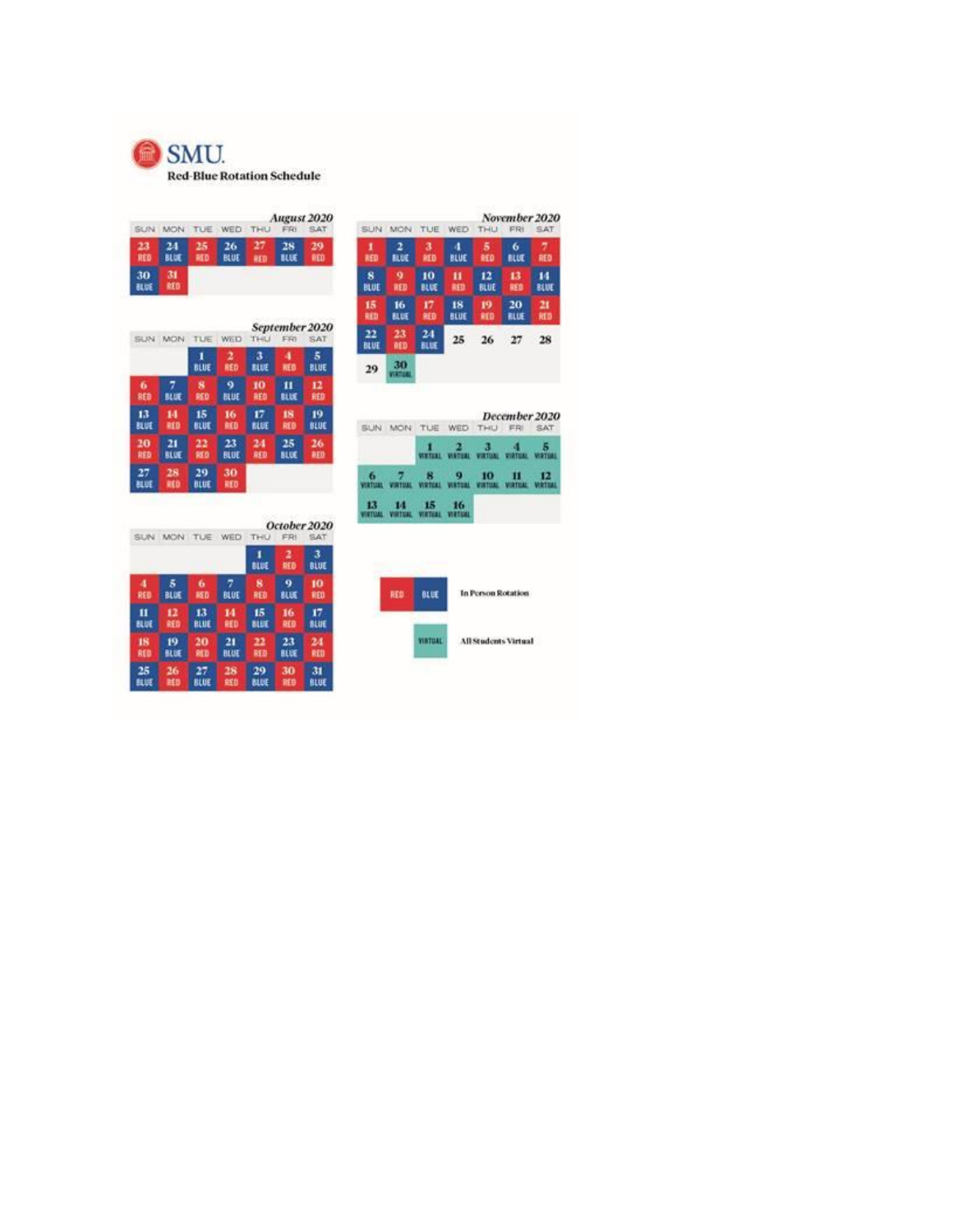

|                   |                   |                  |                          |                  |                   | <b>August 2020</b> |
|-------------------|-------------------|------------------|--------------------------|------------------|-------------------|--------------------|
| <b>SUN</b>        | <b>MON</b>        | <b>TUE</b>       | <b>WED</b>               | <b>THU</b>       | <b>FRI</b>        | <b>SAT</b>         |
| 23<br><b>RED</b>  | 24<br><b>BLUE</b> | 25<br><b>RED</b> | <b>26</b><br><b>BLUE</b> | 27<br><b>RED</b> | 28<br><b>BLUE</b> | 29<br><b>RED</b>   |
| 30<br><b>BLUE</b> | 31<br><b>RED</b>  |                  |                          |                  |                   |                    |

|                          |                   |                   |                                 |                                        |                   | September 2020    |
|--------------------------|-------------------|-------------------|---------------------------------|----------------------------------------|-------------------|-------------------|
| <b>MON</b><br><b>SUN</b> |                   | <b>TUE</b>        | <b>WED</b>                      | THU                                    | FRI               | <b>SAT</b>        |
|                          |                   | 1<br><b>BLUE</b>  | $\overline{2}$<br><b>RED</b>    | $\overline{\mathbf{3}}$<br><b>BLUE</b> | 4<br><b>RED</b>   | 5<br><b>BLUE</b>  |
| 6<br><b>RED</b>          | 7<br><b>BLUE</b>  | 8<br><b>RED</b>   | $\boldsymbol{Q}$<br><b>BLUE</b> | 10<br><b>RED</b>                       | 11<br><b>BLUE</b> | 12<br><b>RED</b>  |
| 13<br><b>BLUE</b>        | 14<br><b>RED</b>  | 15<br><b>BLUE</b> | 16<br><b>RED</b>                | 17<br><b>BLUE</b>                      | 18<br><b>RED</b>  | 19<br><b>BLUE</b> |
| 20<br><b>RED</b>         | 21<br><b>BLUE</b> | 22<br><b>RED</b>  | 23<br><b>BLUE</b>               | 24<br><b>RED</b>                       | 25<br><b>BLUE</b> | 26<br><b>RED</b>  |
| 27<br><b>BLUE</b>        | 28<br><b>RED</b>  | 29<br><b>BLUE</b> | 30<br><b>RED</b>                |                                        |                   |                   |

|                         |             |             |                  |                                       | October 2020     |             |
|-------------------------|-------------|-------------|------------------|---------------------------------------|------------------|-------------|
| <b>SUN</b>              | <b>MON</b>  | TUE         | THU              | SAT                                   |                  |             |
|                         |             |             | 1<br><b>BLUE</b> | $\overline{\mathbf{2}}$<br><b>RED</b> | 3<br><b>BLUE</b> |             |
| $\overline{\mathbf{4}}$ | 5           | 6           | 7                | 8                                     | 9                | 10          |
| <b>RED</b>              | <b>BLUE</b> | <b>RED</b>  | <b>BLUE</b>      | <b>RED</b>                            | <b>BLUE</b>      | <b>RED</b>  |
| 11                      | 12          | 13          | 14               | 15                                    | 16               | 17          |
| <b>BLUE</b>             | <b>RED</b>  | <b>BLUE</b> | <b>RED</b>       | <b>BLUE</b>                           | <b>RED</b>       | <b>BLUE</b> |
| 18                      | 19          | 20          | 21               | 22                                    | 23               | 24          |
| <b>RED</b>              | <b>BLUE</b> | <b>RED</b>  | <b>BLUE</b>      | <b>RED</b>                            | <b>BLUE</b>      | <b>RED</b>  |
| 25                      | 26          | 27          | 28               | 29                                    | 30               | 31          |
| <b>BLUE</b>             | <b>RED</b>  | <b>BLUE</b> | <b>RED</b>       | <b>BLUE</b>                           | <b>RED</b>       | <b>BLUE</b> |

|                   |                               |                   |                               |                   | November 2020     |                   |
|-------------------|-------------------------------|-------------------|-------------------------------|-------------------|-------------------|-------------------|
| <b>SUN</b>        | <b>MON</b>                    | TUE               | <b>WED</b>                    | THU               | FRI               | SAT               |
| 1<br><b>RED</b>   | $\overline{2}$<br><b>BLUE</b> | 3<br><b>RED</b>   | $\overline{4}$<br><b>BLUE</b> | 5<br><b>RED</b>   | 6<br><b>BLUE</b>  | 7<br><b>RED</b>   |
| 8<br><b>BLUE</b>  | 9<br><b>RED</b>               | 10<br><b>BLUE</b> | 11<br><b>RED</b>              | 12<br><b>BLUE</b> | 13<br><b>RED</b>  | 14<br><b>BLUE</b> |
| 15<br><b>RED</b>  | 16<br><b>BLUE</b>             | 17<br><b>RED</b>  | 18<br><b>BLUE</b>             | 19<br><b>RED</b>  | 20<br><b>BLUE</b> | 21<br><b>RED</b>  |
| 22<br><b>BLUE</b> | 23<br><b>RED</b>              | 24<br><b>BLUE</b> | 25                            | 26                | 27                | 28                |
| 29                | 30<br>VIRTUAL                 |                   |                               |                   |                   |                   |

|                     |                                                        |  |                                                                        | December 2020 |                        |  |  |  |  |  |
|---------------------|--------------------------------------------------------|--|------------------------------------------------------------------------|---------------|------------------------|--|--|--|--|--|
| <b>SUN</b>          |                                                        |  | MON TUE WED THU FRI SAT                                                |               |                        |  |  |  |  |  |
|                     |                                                        |  | $1 \quad 2 \quad 3 \quad 4$<br>VIRTUAL VIRTUAL VIRTUAL VIRTUAL VIRTUAL |               | - 5                    |  |  |  |  |  |
|                     |                                                        |  |                                                                        |               |                        |  |  |  |  |  |
| 6<br><b>VIRTUAL</b> | 7 8 9 10 11<br>VIRTUAL VIRTUAL VIRTUAL VIRTUAL VIRTUAL |  |                                                                        |               | - 12<br><b>VIRTUAL</b> |  |  |  |  |  |